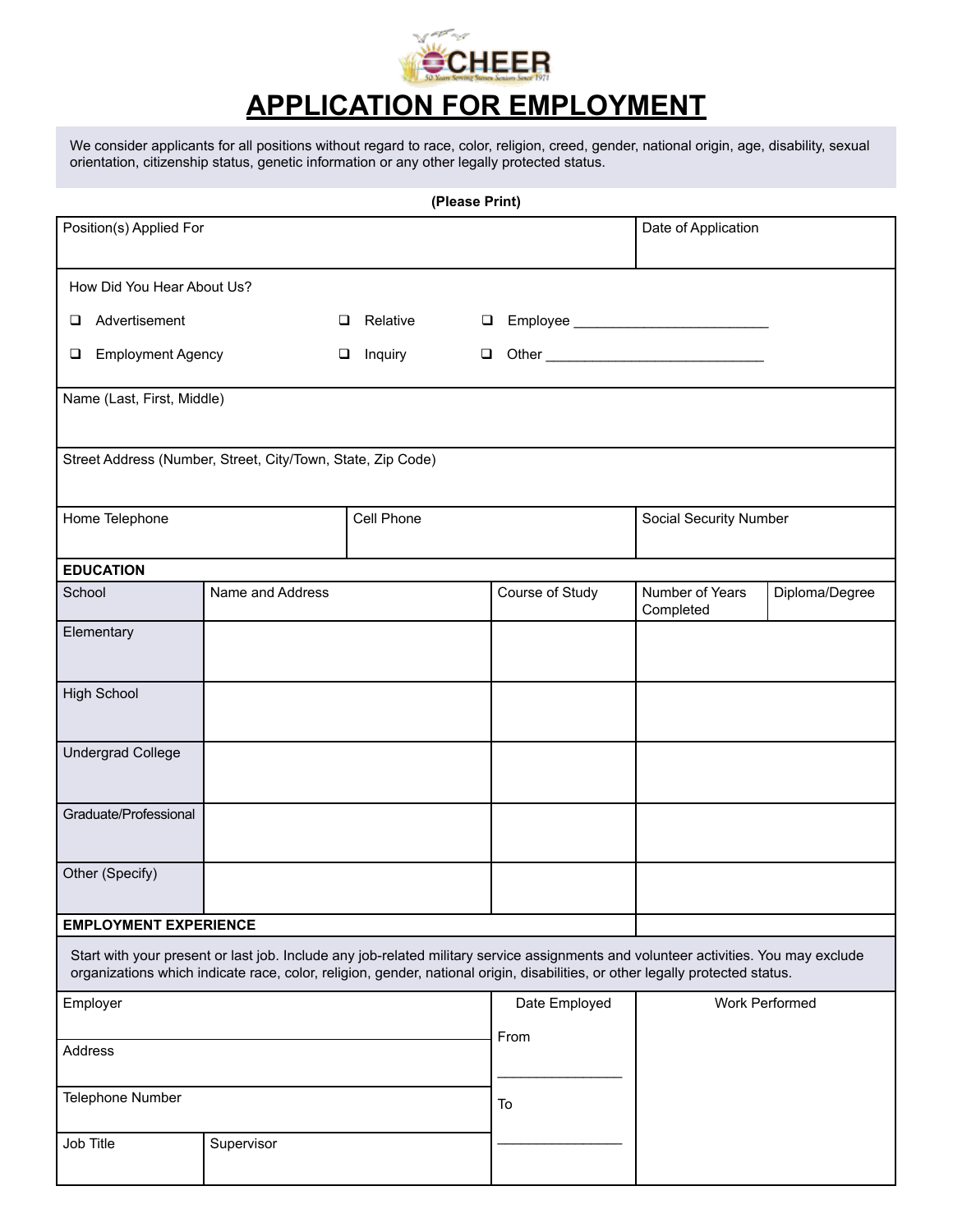| Employer                                                                                                                                                                                                                         |            |                                                                                              | Date Employed | Work Performed |
|----------------------------------------------------------------------------------------------------------------------------------------------------------------------------------------------------------------------------------|------------|----------------------------------------------------------------------------------------------|---------------|----------------|
|                                                                                                                                                                                                                                  |            |                                                                                              | From          |                |
| Address                                                                                                                                                                                                                          |            |                                                                                              |               |                |
|                                                                                                                                                                                                                                  |            |                                                                                              |               |                |
| Telephone Number                                                                                                                                                                                                                 |            |                                                                                              | To            |                |
|                                                                                                                                                                                                                                  |            |                                                                                              |               |                |
| Job Title                                                                                                                                                                                                                        | Supervisor |                                                                                              |               |                |
|                                                                                                                                                                                                                                  |            |                                                                                              |               |                |
| Reason for Leaving                                                                                                                                                                                                               |            |                                                                                              |               |                |
|                                                                                                                                                                                                                                  |            |                                                                                              |               |                |
|                                                                                                                                                                                                                                  |            |                                                                                              |               |                |
| Employer                                                                                                                                                                                                                         |            |                                                                                              | Date Employed | Work Performed |
|                                                                                                                                                                                                                                  |            |                                                                                              | From          |                |
| Address                                                                                                                                                                                                                          |            |                                                                                              |               |                |
|                                                                                                                                                                                                                                  |            |                                                                                              |               |                |
| Telephone Number                                                                                                                                                                                                                 |            |                                                                                              | To            |                |
|                                                                                                                                                                                                                                  |            |                                                                                              |               |                |
| Job Title                                                                                                                                                                                                                        | Supervisor |                                                                                              |               |                |
|                                                                                                                                                                                                                                  |            |                                                                                              |               |                |
| Reason for Leaving                                                                                                                                                                                                               |            |                                                                                              |               |                |
|                                                                                                                                                                                                                                  |            |                                                                                              |               |                |
|                                                                                                                                                                                                                                  |            | Comments: Include any explanation of any gaps in employment.                                 |               |                |
|                                                                                                                                                                                                                                  |            |                                                                                              |               |                |
|                                                                                                                                                                                                                                  |            |                                                                                              |               |                |
|                                                                                                                                                                                                                                  |            |                                                                                              |               |                |
|                                                                                                                                                                                                                                  |            | Describe any specialized training, apprenticeships, skills, and extra-curricular activities. |               |                |
|                                                                                                                                                                                                                                  |            |                                                                                              |               |                |
|                                                                                                                                                                                                                                  |            |                                                                                              |               |                |
|                                                                                                                                                                                                                                  |            |                                                                                              |               |                |
| Describe any job-related training received in the United States military.                                                                                                                                                        |            |                                                                                              |               |                |
|                                                                                                                                                                                                                                  |            |                                                                                              |               |                |
|                                                                                                                                                                                                                                  |            |                                                                                              |               |                |
|                                                                                                                                                                                                                                  |            |                                                                                              |               |                |
| List professional, trade, business, or civic activities and offices held. You may exclude membership which would reveal gender, race,<br>religion, national origin, age, ancestry, disability or other legally protected status. |            |                                                                                              |               |                |
|                                                                                                                                                                                                                                  |            |                                                                                              |               |                |
|                                                                                                                                                                                                                                  |            |                                                                                              |               |                |
|                                                                                                                                                                                                                                  |            |                                                                                              |               |                |
|                                                                                                                                                                                                                                  |            |                                                                                              |               |                |
| ADDITIONAL INFORMATION AND/OR SPECIALIZED SKILLS                                                                                                                                                                                 |            |                                                                                              |               |                |
|                                                                                                                                                                                                                                  |            |                                                                                              |               |                |
|                                                                                                                                                                                                                                  |            |                                                                                              |               |                |
|                                                                                                                                                                                                                                  |            |                                                                                              |               |                |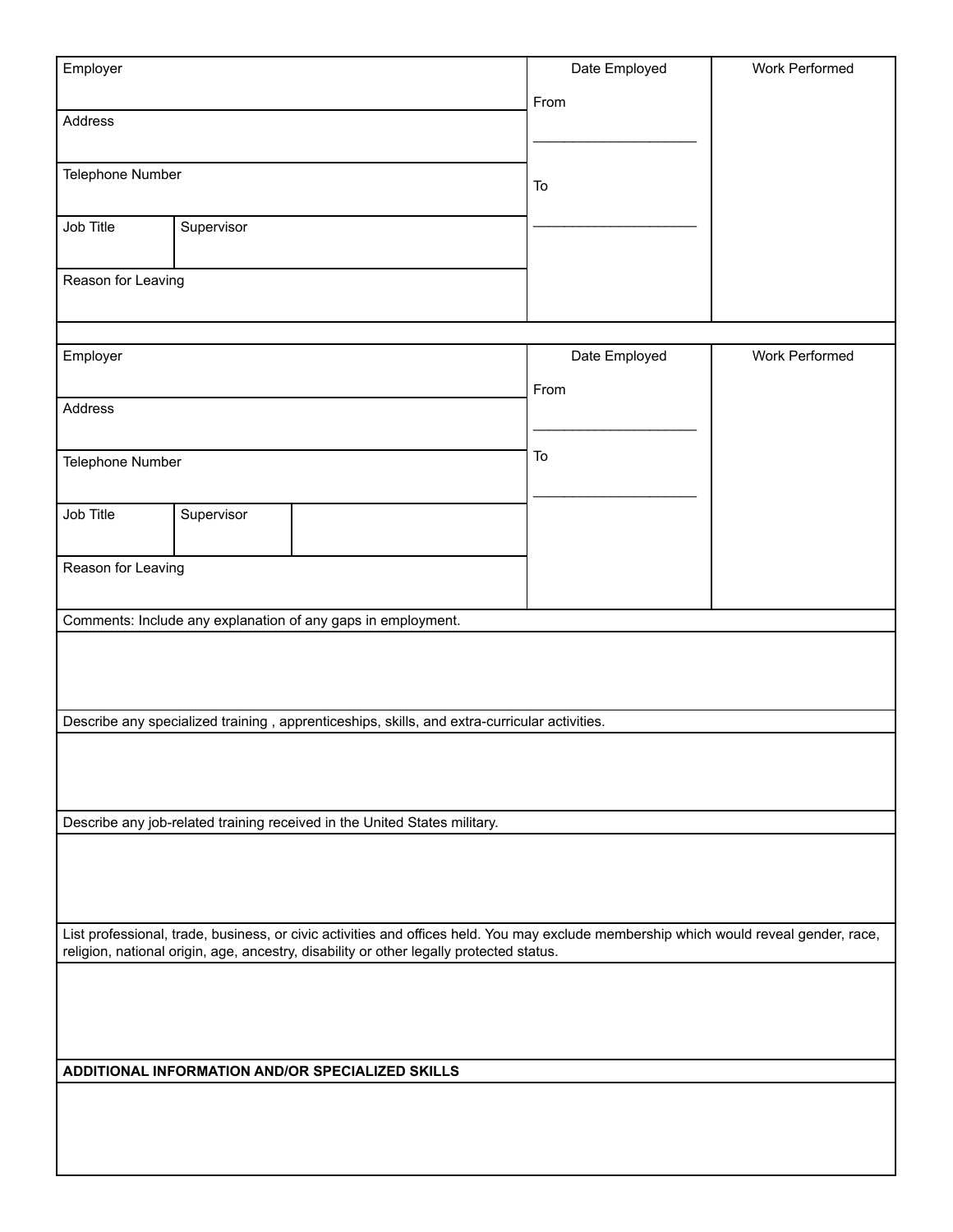**NOTE TO APPLICANTS: Do not answer this question unless you have been informed about the requirements of the job for which you are applying.** 

|                |            |    | Can you perform the essential functions of the job for which you are applying either with or without a reasonable |
|----------------|------------|----|-------------------------------------------------------------------------------------------------------------------|
| accommodation? | <b>YES</b> | NΟ |                                                                                                                   |

| <b>REFERENCES</b> |              |  |
|-------------------|--------------|--|
| Name              | Phone Number |  |
| $\overline{1}$ .  |              |  |
|                   |              |  |
|                   |              |  |
| $\overline{2}$ .  |              |  |
|                   |              |  |
|                   |              |  |
| 3.                |              |  |
|                   |              |  |
|                   |              |  |

### **APPLICANT'S STATEMENT**

I certify that answers given herein are true and complete.

I authorize investigation of all statements contained in this application for employment as may be necessary in an employment decision.

This application for employment shall be considered active for a period of time not to exceed 45 days. Any applicant wishing to be considered for employment beyond this time period should inquire as to whether or not applications are being accepted at that time.

I hereby understand and acknowledge that, unless otherwise defined by applicable law, any employment relationship with this organization is of an "at will" nature, which means that the Employee may resign at any time and the Employer may discharge the Employee at any time with or without cause.

I understand that not fully completing application and accompanying legal documents may result in delay of processing and/or elimination of interview consideration process.

In the event employment, I understand that false or misleading information given in any application or interview(s) may result in discharge. I understand, also, that I am required to abide by all rules and regulations of the Employer.

\_\_\_\_\_\_\_\_\_\_\_\_\_\_\_\_\_\_\_\_\_\_\_\_\_\_\_\_\_\_\_\_\_\_\_\_\_\_\_\_\_\_\_\_ Signature of Applicant

\_\_\_\_\_\_\_\_\_\_\_\_\_\_\_\_\_\_\_\_\_\_\_\_\_\_\_ Date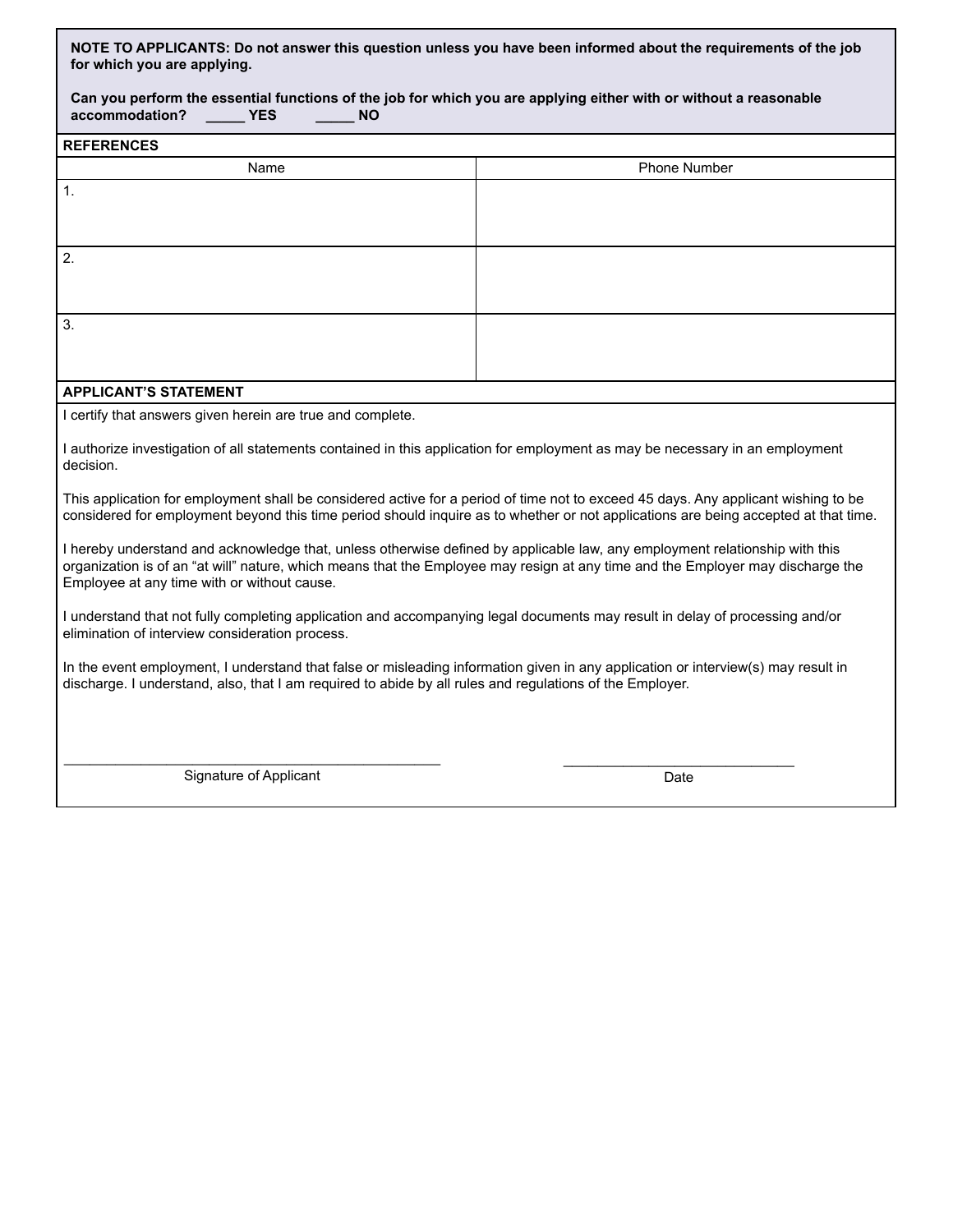#### **DISCLOSURE REGARDING CONSUMER REPORT BACKGROUND CHECK**

CHEER, Inc. ("The Company") may obtain information about you from a third party consumer reporting agency for hiring background and investigation. Thus, you may be the subject of a "consumer report" which may include information about your character, general reputation, personal characteristics, and/or mode of living. These reports may contain information regarding your credit history, criminal history, social security verification, motor vehicle records ("driving records").

These searches will be conducted by IntellCorp Record, Inc., 3000 Auburn Drive, Suite 410, Beachwood, Ohio 44122; Telephone Number 1.888.946.8355; www.intellicorp.net.

Signature: \_\_\_\_\_\_\_\_\_\_\_\_\_\_\_\_\_\_\_\_\_\_\_\_\_\_\_\_\_\_\_\_\_\_\_\_\_\_\_\_\_\_\_\_\_\_ Date: \_\_\_\_\_\_\_\_\_\_\_\_\_\_\_\_\_\_\_\_\_\_\_\_\_\_\_\_\_\_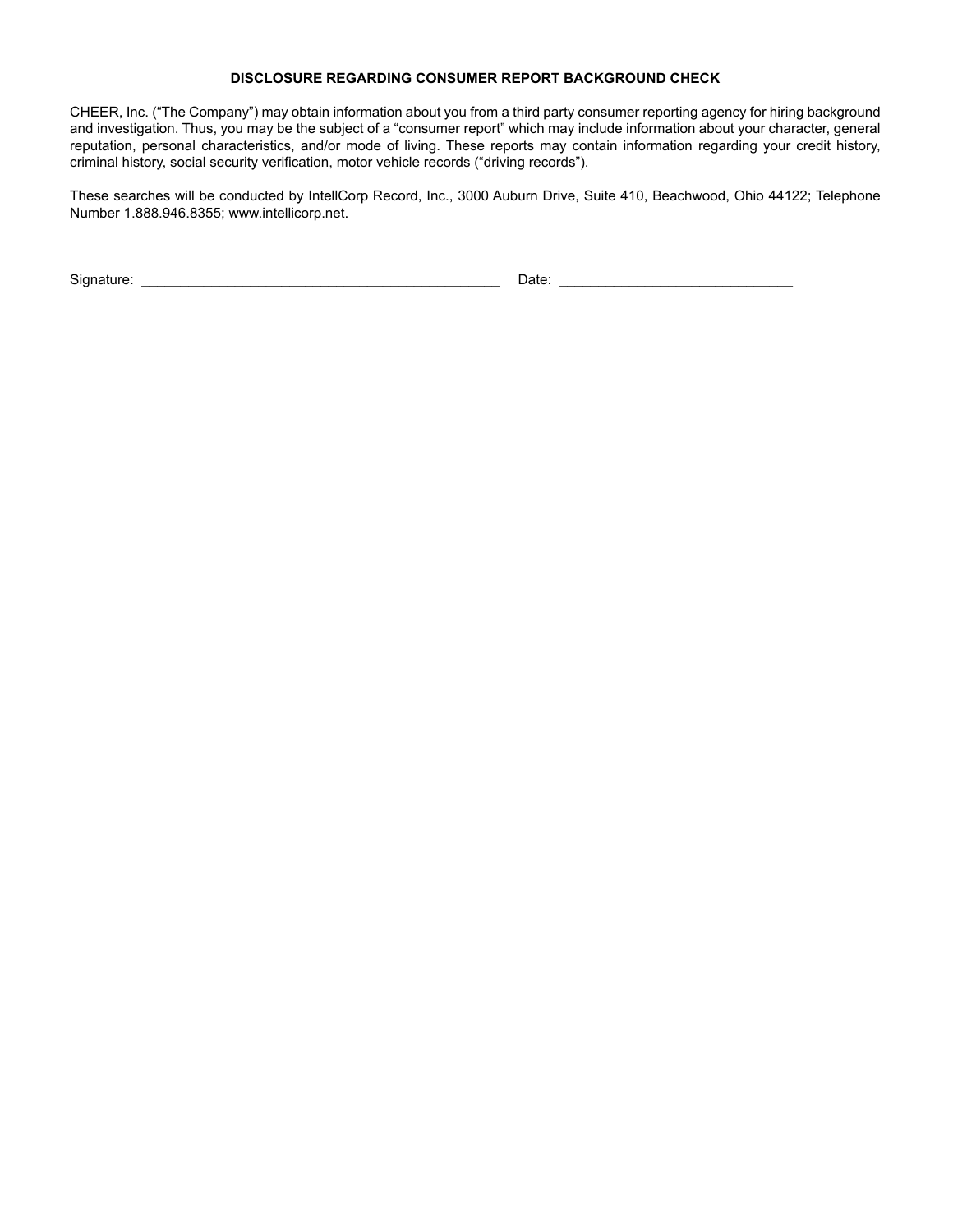

## **ACKNOWLEDGMENT AND AUTHORIZATION FOR BACKGROUND CHECK**

I acknowledge receipt of the separate stand alone Disclosure and certify that I have read and understand it and this authorization. I hereby authorize the obtaining of "consumer report" and/or "investigative consumer reports" by CHEER, Inc. at any time after receipt of this authorization and throughout my employment, if applicable. To this end, I hereby authorize, without reservation, any law enforcement agency, administrator, state or federal agency, institution, school or university (public or private), information service bureau, employer, or insurance company to furnish any and all background information requested by IntelliiCorp Records, Inc., 3000 Auburn Drive, Suite 410, Beachwood, Ohio 44122. Telephone Number 1.888.946.8355. www.intellicorp.net.

I do do not authorize you to contact, through IntelliCorp Records, Inc., my current employer for Employment and Reference Verifications. (*Checking "I do" will authorize inquiries to the Human Resources Department and to any listed supervisors.*)

I also consent to have any legally required notices sent electronically.

Printed Name

Signature Date

 $\overline{\phantom{a}}$  , and the set of the set of the set of the set of the set of the set of the set of the set of the set of the set of the set of the set of the set of the set of the set of the set of the set of the set of the s

 $\overline{\phantom{a}}$  , and the set of the set of the set of the set of the set of the set of the set of the set of the set of the set of the set of the set of the set of the set of the set of the set of the set of the set of the s Parent or Legal Guardian Signature **Date** Date (for searches conducted on minors under the age of 18).

\_\_\_\_\_\_\_\_\_\_\_\_\_\_\_\_\_\_\_\_\_\_\_\_\_\_\_\_\_\_\_\_\_\_\_\_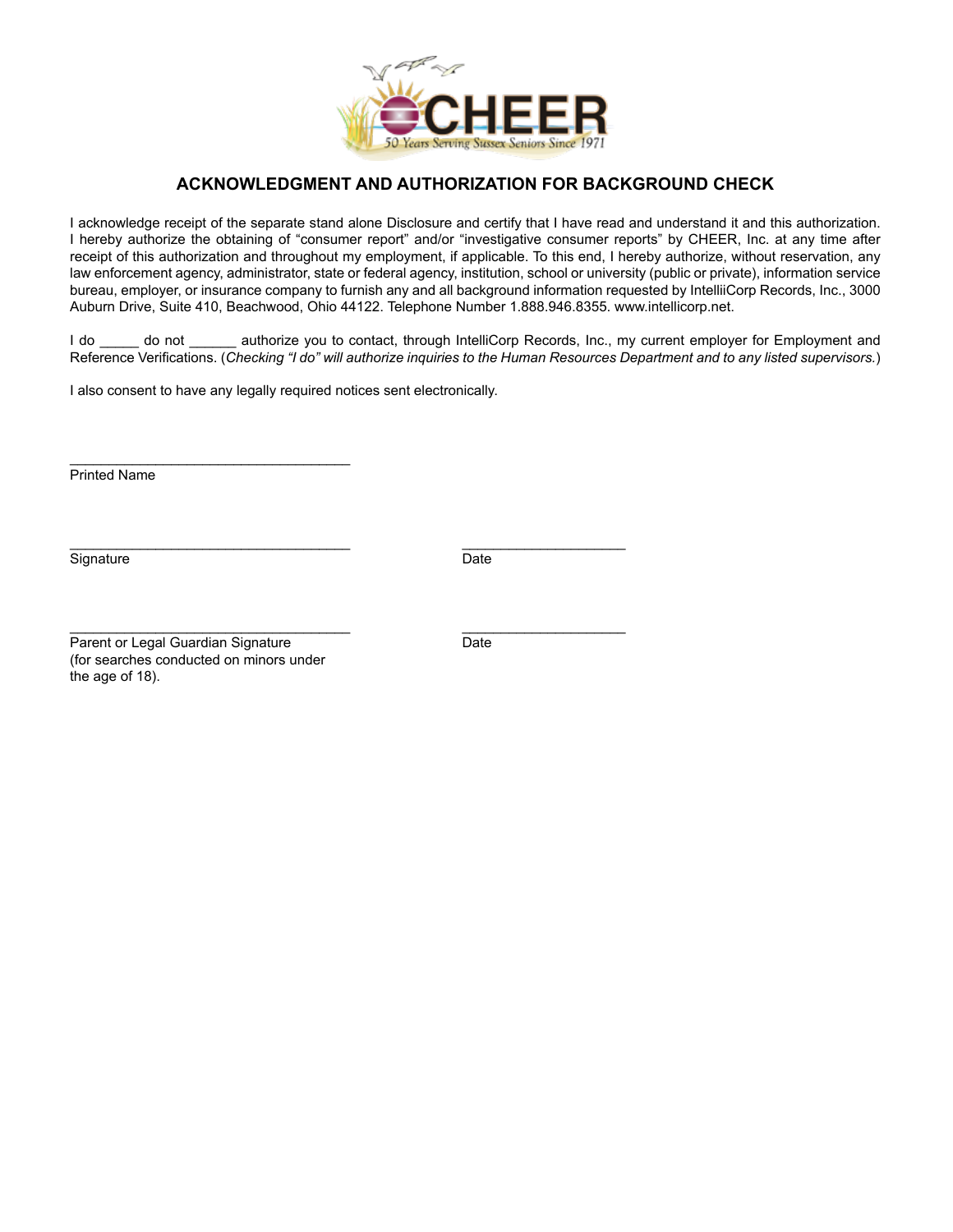## **PERSONAL DATA**

| Last Name              | <b>First Name</b>                        | Middle Name                 |
|------------------------|------------------------------------------|-----------------------------|
| <b>Current Address</b> |                                          | Dates Lived at this Address |
| Date of Birth          | Other Names Used (Including Maiden Name) | Years Used                  |
| Social Security Number | Driver's License Number                  | State Issued                |
|                        |                                          |                             |

Email Address (may be used for official correspondence)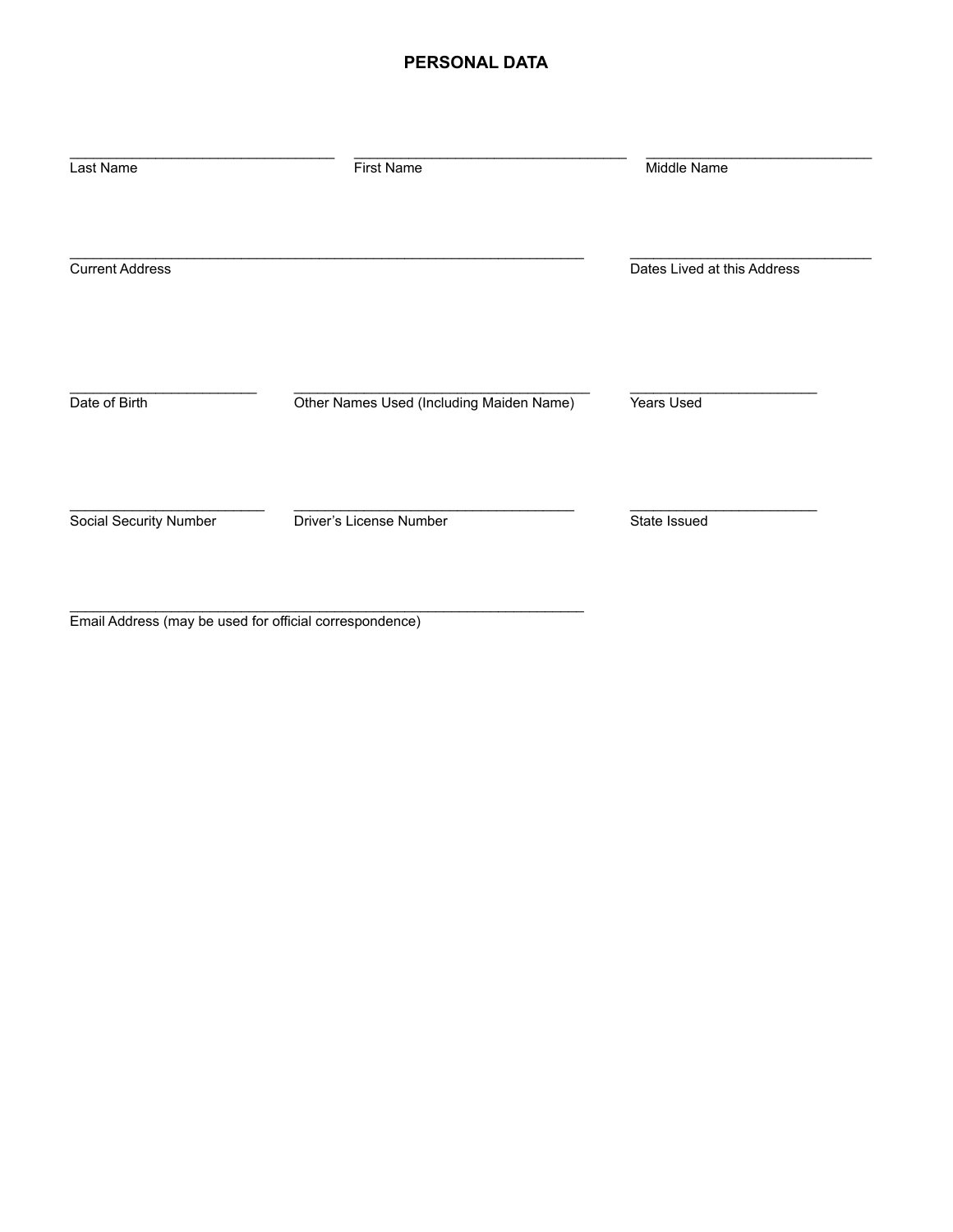## **A Summary of Your Rights Under the Fair Credit Reporting Act**

The federal Fair Credit Reporting Act (FCRA) promotes the accuracy, fairness, and privacy of information in the files of consumer reporting agencies. There are many types of consumer reporting agencies, including credit bureaus and specialty agencies (such as agencies that sell information about check writing histories, medical records, and rental history records). Here is a summary of your major rights under PCRA. For more information, including information about additional rights, to to www.consumerfinance.gov/learnmore or write to: Consumer Financial Protection Bureau, 1700 G Street N.W., Washington, DC 20552.

- **• You must be told if information in your file has been used against you**. Anyone who uses a credit report or another type of consumer report to deny your application for credit, insurance, or employment - or to take another adverse action against you - must tell you, and must give you the name, address, and phone number of the agency that provided the information.
- **• You have the right to know what is in your file**. You may request and obtain all the information about you in the files of a consumer reporting agency (your "file disclosure"). You will be required to provide proper identification, which may include your Social Security number. In many cases, the disclosure will be free. You are entitled to a free file disclosure if:
	- a person has taken adverse action because of information in your credit report;
	- you are the victim of identity theft and place a fraud alert in your file;
	- your file contains inaccurate information as a result of fraud;
	- you are on public assistance;<br>• you are unamplayed but axas
	- you are unemployed but expect to apply for employment within 60 days.

In addition, all consumers are entitled to one free disclosure every 12 months upon request from each nationwide credit bureau and from nationwide specialty consumer reporting agencies. See www.consumerfinance.gov/learnmore for additional information.

- **• You have the right as ask for a credit score**. Credit scores are numerical summaries of your credit-worthiness based on information from credit bureaus. You may request a credit score from consumer reporting agencies tat create scores or distribute scores used in residential real property loans, but you will have to pay for it. In some mortgage transactions, you will receive credit score information for free from the mortgage lender.
- **• You have the right to dispute incomplete or inaccurate information**. If you identify information in your file that is inaccurate, and report it to the consumer reporting agency, the agency must investigate unless your dispute is frivolous. See www.consumerfinance.gov/learnmore for an explanation of dispute procedures.
- **• Consumer reporting agencies must correct or delete inaccurate, incomplete, or unverifiable information**. Inaccurate, incomplete, or unverifiable information must be removed or corrected, usually within 30 days. However, a consumer reporting agency may continue to report information it has verified as accurate.
- **• Consumer reporting agencies may not report outdated negative information**. In most cases, a consumer reporting agency may not report negative information that is more than seven years old, or bankruptcies that are more than 10 years old.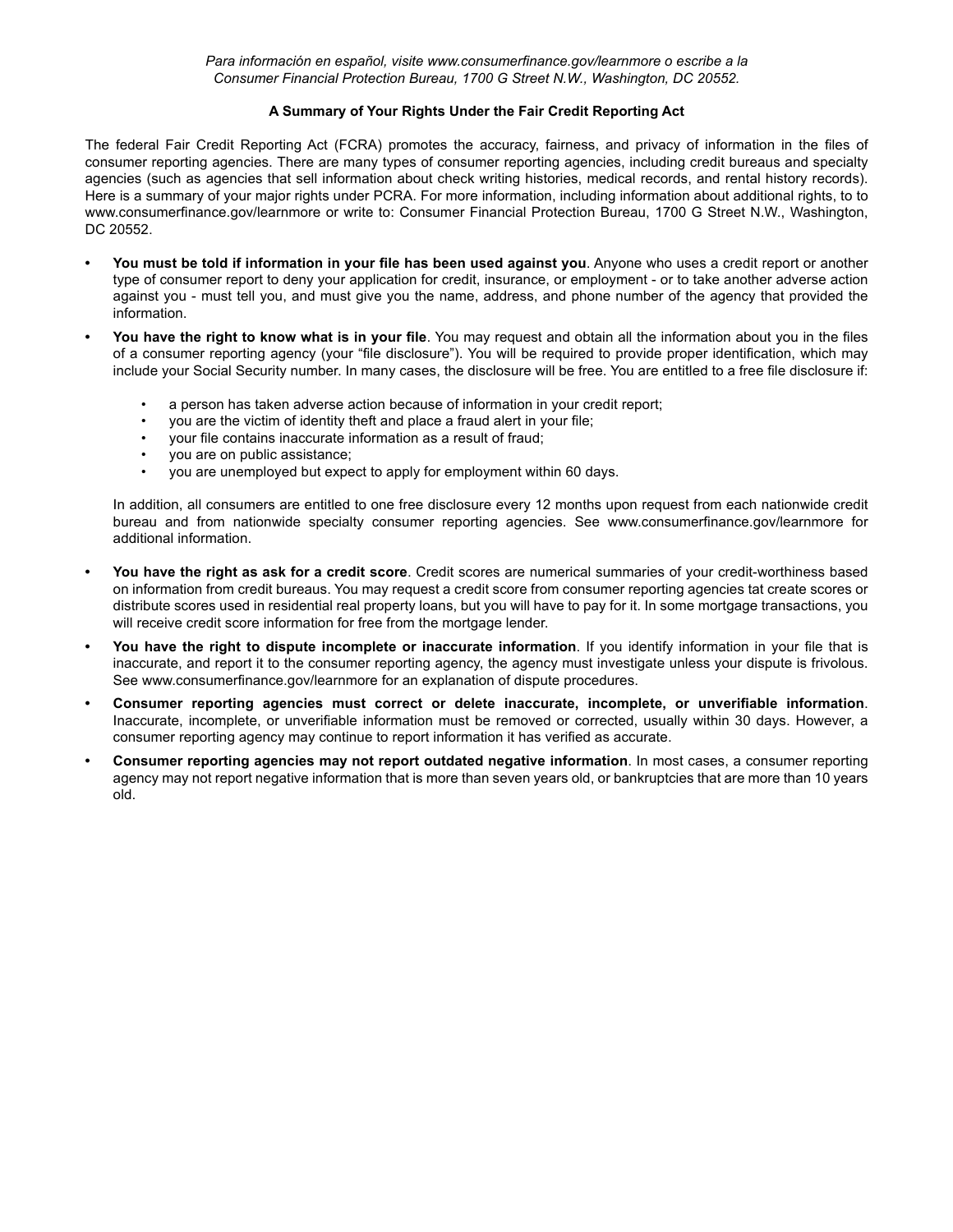- **• Access to your file is limited**. A consumer reporting agency may provide information about you only to people with a valid need - usually to consider an application with a creditor, insurer, employer, landlord, or other business. The FCRA specifies those with a valid need for access.
- **• You must give your consent for reports to be provided to employers**. A consumer reporting agency may not give out information about you to your employer, or a potential employer, without your written consent given to the employer. Written consent generally is not required in the trucking industry. For more information, go to www.consumerfinance.gov/ learnmore.
- **• You may limit "prescreened" offers of credit and insurance you get based on information in your credit report**. Unsolicited "prescreened" offers for credit and insurance must include a toll-free phone number you can call if you choose to remove your name and address from the lists these offers are based on. You may opt out with the nationwide credit bureaus at 1-888-5-OPTOUT (1-888-567-8688).
- **• The following FCRA right applies with respect to nationwide consumer reporting agencies:**

## **CONSUMERS HAVE THE RIGHT TO OBTAIN A SECURITY FREEZE**

**You have the right to place a "security freeze" on your credit report, which will prohibit a consumer reporting agency from releasing information in your credit report without your express authorization.** The security freeze is designed to prevent credit, loans, and services from being approved in your name without your consent. However, you should be aware that using using a security freeze to take control over who gets access to the personal and financial information in your credit report may delay, interfere with, or prohibit the timely approval of any subsequent request or application you make regarding a new loan, credit, mortgage, or any other account involving the extension of credit.

As an alternative to a security freeze, you have the right to place an initial or extended fraud alert on your credit file at no cost. An initial fraud alert is a 1-year alert that is place on a consumer's credit file. Upon seeing a fraud alert display on a consumer's credit file, a business is required to take steps to verify the consumer's identity before extending new credit. If you are a victim of identity theft, you are entitled to an extended fraud alert, which is a fraud alert lasting 7-years.

A security freeze does not apply to a person or entity, or its affiliates, or collection agencies acting on behalf of the person or entity, with which you have an existing account that requests information in your credit report for the purposes of reviewing or collecting the account. Reviewing the account includes activities related to account maintenance, monitoring, credit line increases, and account upgrades and enhancements.

- **• You may seek damages from violators**. If a consumer reporting agency, or, in some cases, a user of consumer reports or a furnisher of information in a consumer reporting agency violates the FCRA, you may be able to sue in state or federal court.
- **• Identity theft victims and active duty military personnel have additional rights**. For more information, visit www. consumerfinance.gov/learnmore.

**States may enforce the FCRA, and many states have their own consumer reporting laws. In some cases, you may have more rights under state law. For more information, contact your state or local consumer protection agency or your state Attorney General. For information about your federal rights, contact:**